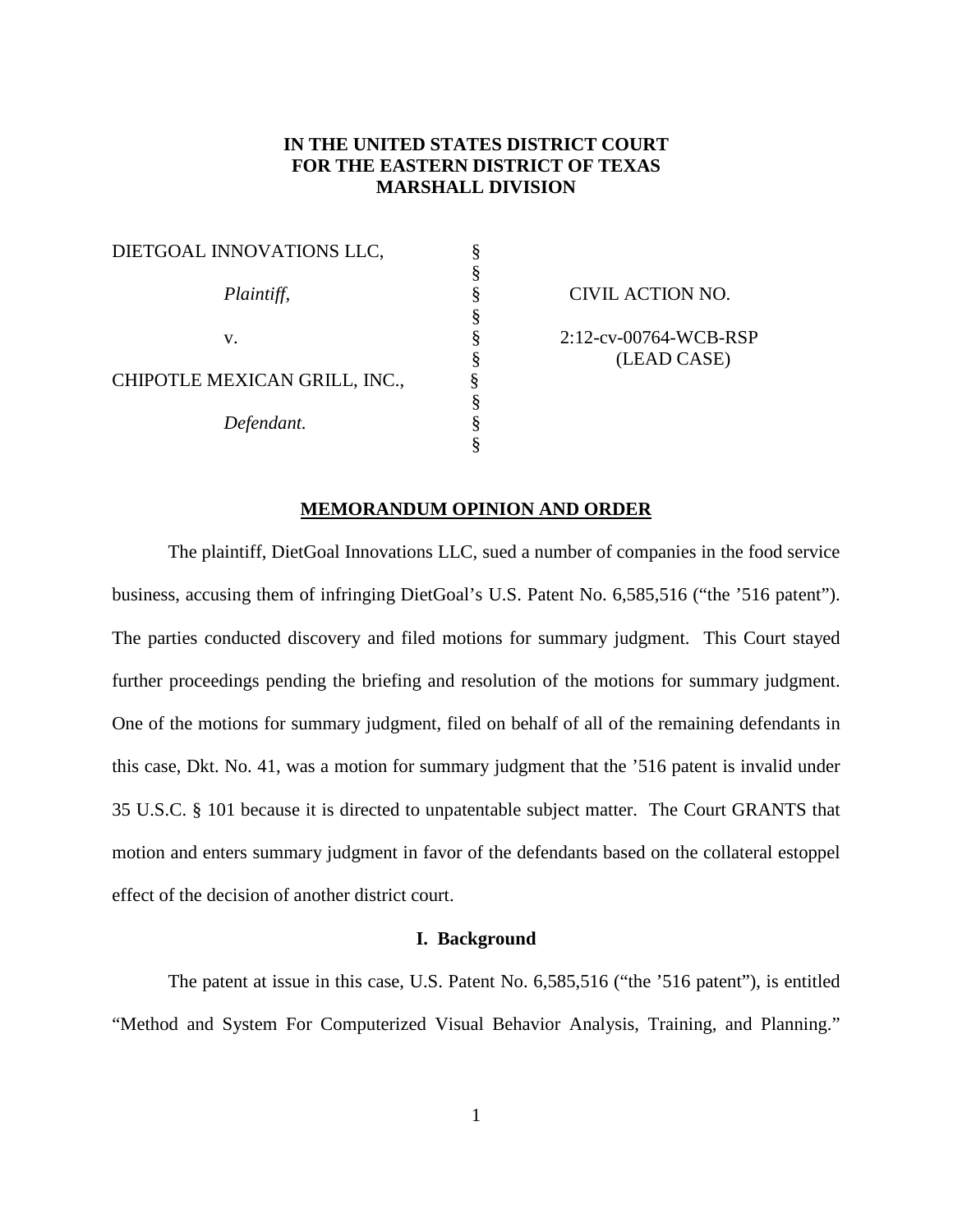Although the patent's title is broad, all of its claims relate to systems and methods for computerized meal planning. Asserted claim 1 recites as follows:

1. A system of computerized meal planning, comprising: a User Interface; a Database of food objects organizable into meals; and at least one Picture Menus [sic], which displays on the User Interface meals from the Database that a user can select from to meet customized eating goal [sic].

The remaining asserted claims are the following:

Claim 2 substitutes a "Meal Builder" for the "Picture Menus" and allows the user to "change content of said meals and view the resulting change content [sic] of said meals and view the resulting meals' impact on customized eating goals."

Claim 3 depends from claim 1 and further comprises "a Meal Builder, which displays on the User Interface meals from the Database, corresponding to the Picture Menus, where the user can change the content of said meal's [sic] and view the resulting meal's impact on customized eating goals."

Claim 6 depends from claim 1 and recites that the Database further comprises "a Food Database comprising the food objects incorporated into the Meal Builder; and a Meal Database comprising various combinations of the food objects designated as meals and incorporated into the Meal Builder and the Picture Menus."

Claim 12 recites a method of computerized planning that can influence behavior, comprising "preparing a Database of food objects; allowing a user to choose meals from one or more Picture Menus, which display on a User Interface meals comprised from the food objects from the Database that the user can mix and match to meet customized eating goals, for a particular amount of time, and allowing a user to save the meals."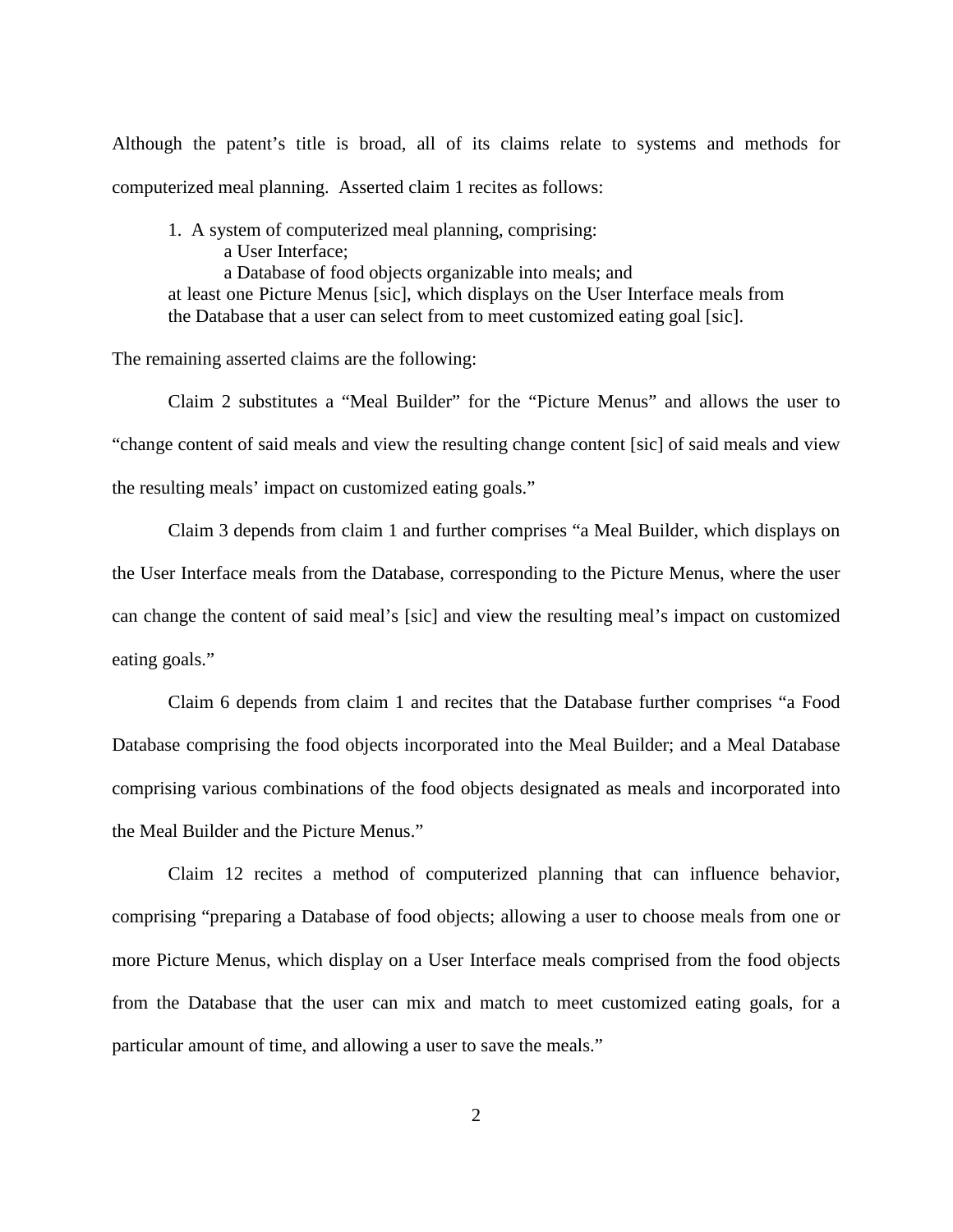Claim 13 is similar to claim 12 except that it recites the additional limitations of "allowing the user to decide whether or not to change one or more meals comprising food objects; and if the user decides to change one or more of the meals, allowing the user to change the meals using a Meal Builder, which displays on the User Interface the food objects from the meals from the Database, corresponding to the Picture Menus, where the user can change and view the meals' impact on customized eating goals."

Claim 14 depends from claim 12 and further comprises the two additional limitations from claim 13.

Claim 24 depends from claim 1 and adds "wherein the one or more displayed meals correspond to at least one of a selected nutritional value, a selected caloric value, a selected personal characteristic, and a selected activity feel."

Claim 29 depends from claim 1 and adds "wherein the User Interface displays at least one customized eating goal for selection by the user."

Claim 30 depends from claim 29 and adds "wherein a meal is added to or removed from display on the User Interface in response to selection of one or more of the at least one customized eating goals."

Claim 33 depends from claim 1 and adds "wherein the User Interface displays a control for selecting a food object to include in or remove from a meal."

Claim 36 depends from claim 1 and adds "wherein the User Interface displays a list of food objects associated with the meals in the Database."

Claim 41 depends from claim 2 and adds "wherein the Meal Builder provides a search function allowing the user to search for a meal containing a food object.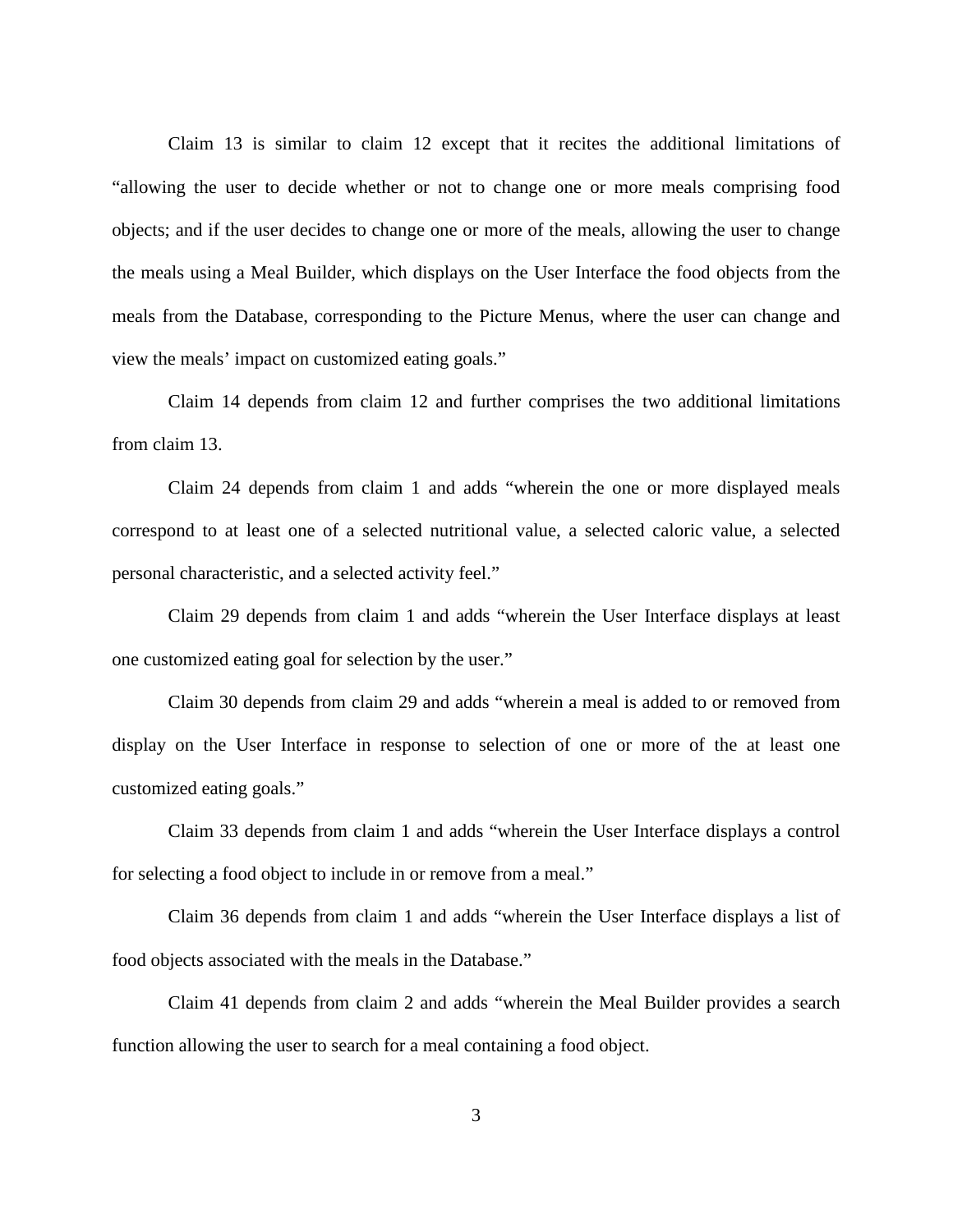Claim 49 depends from claim 2 and adds "wherein the one or more displayed meals correspond to at least one of a selected nutritional value, a selected caloric value, a selected personal characteristic, and a selected activity level."

Claim 58 depends from claim 2 and adds "wherein the User Interface displays a control for selecting a food object to include in or remove from a meal."

Claim 59 depends from claim 2 and adds "wherein the User Interface displays revised nutrition information for the meal when the food object is selected for inclusion in or removal from the meal."

Claim 61 depends from claim 2 and adds "wherein the User Interface displays a list of food objects associated with the meals in the Database."

The invention recited in claim 1 is a computerized system that has a user interface (e.g., a display screen) and contains (1) a database of food objects that can be organized into meals and (2) one or more picture menus that display meals from the database from which a user can select to meet a customized eating goal. At its most basic level, that claim would be satisfied by a computer screen that could display either a hamburger or a chicken sandwich from which the customer could select in order to satisfy a customized eating goal. The term "customized eating goals" has been construed to mean "computer implemented, user-specific dietary objectives."

#### **II. The Bravo Decision**

Litigation over the '516 patent has been pending in several district courts. One of the cases, DietGoal Innovations LLC v. Bravo Media LLC, 13 Civ. 8391 (PAE), was recently before the United States District Court for the Southern District of New York. On July 8, 2014, the district court in that case entered an order granting summary judgment against DietGoal on the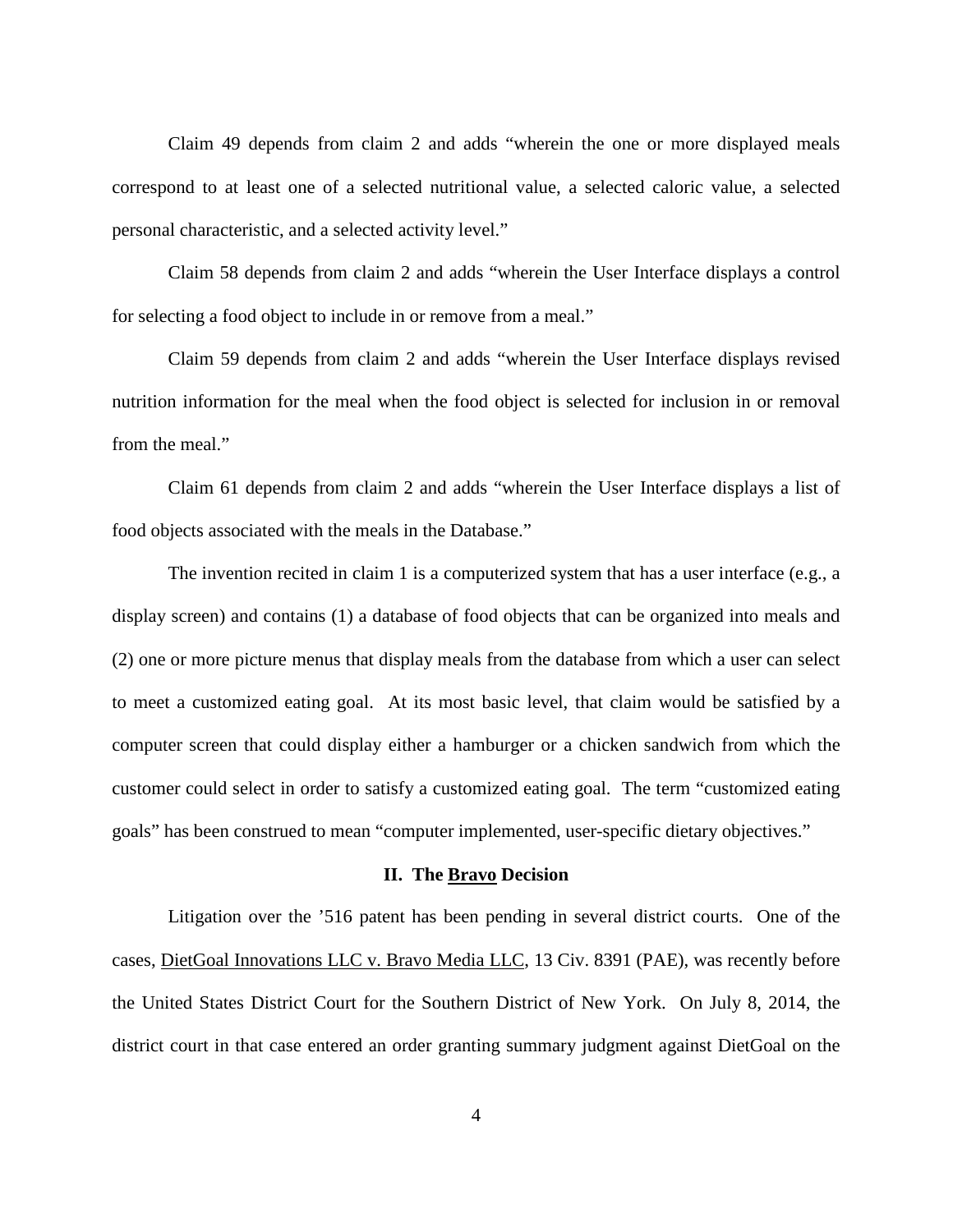ground that the asserted claims of the '516 patent are drawn to patent-ineligible subject matter. DietGoal Innovations LLC v. Bravo Media LLC, 2014 WL 3582914 (S.D.N.Y. July 8, 2014). DietGoal has advised the Court that it intends to take an appeal from that decision.

Following the decision in the Bravo case, this Court requested briefing from the parties on the question whether the decision in that case should be given collateral estoppel effect in the cases pending before the Court in this district. The defendants argued that the cases are indistinguishable, as applied to the issue of ineligible subject matter. The plaintiff argued that the Court should not grant judgment for the defendants based on collateral estoppel, but should stay this case pending the disposition of the appeal in the Bravo case.

### **III. Principles of Collateral Estoppel**

The principles of collateral estoppel, or issue preclusion, are well established and are not in dispute between the parties. Collateral estoppel applies if (1) the issue sought to be precluded from relitigation is identical to the issue decided in the earlier proceeding; (2) the issue was actually litigated in the former proceeding; (3) the determination on the issue in the prior action was necessary to the resulting judgment in that case; and (4) the person against whom collateral estoppel is asserted had a full and fair opportunity to litigate the issue in the prior action. Mayer/Berkshire Corp. v. Berkshire Fashions, Inc., 424 F.3d 1229, 1232 (Fed. Cir. 2005); Dana v. E.S. Originals, Inc., 342 F.3d 1320, 1323 (Fed. Cir. 2003); Hicks v. Quaker Oats Co., 662 F.2d 1158, 1166 (5th Cir. 1981); see Montana v. United States, 440 U.S. 147, 153 (1979) ("Under collateral estoppel, once an issue is actually and necessarily determined by a court of competent jurisdiction, that determination is conclusive in subsequent suits based on a different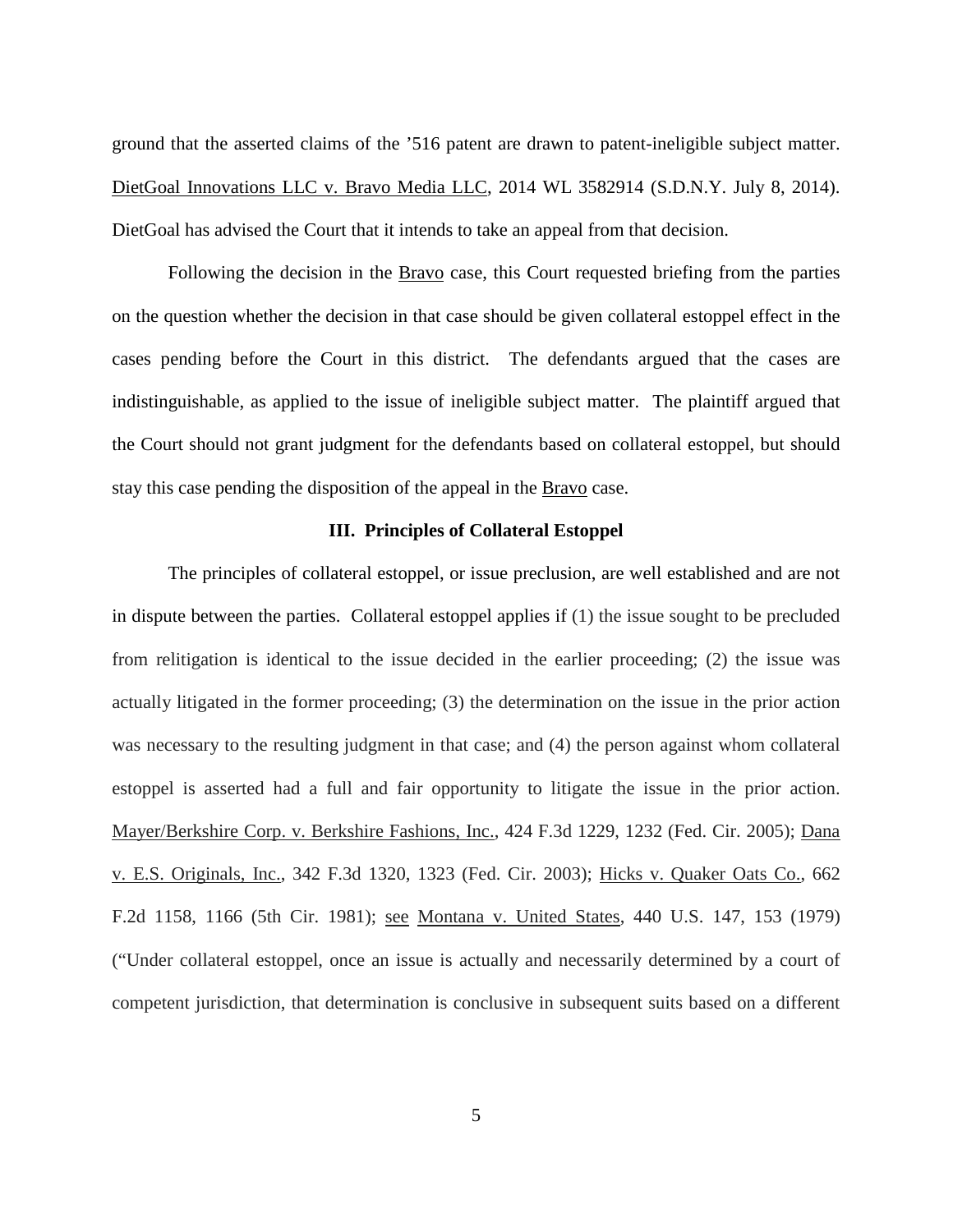cause of action involving a party to the prior litigation."); Restatement (Second) of Judgments § 27 (1980).

Importantly, the collateral estoppel effect of a prior district court decision is not affected by the fact that an appeal has been taken from the decision. See Pharmacia & Upjohn Co. v. Mylan Pharm., Inc., 170 F.3d 1373, 1380-81 (Fed. Cir. 1999); Rice v. Dep't of the Treasury, 998 F.2d 997, 999 (Fed. Cir. 1993); SSIH Equip. S.A. v. U.S. Int'l Trade Comm'n, 718 F.2d 365, 370 (Fed. Cir. 1983); Prager v. El Paso Nat'l Bank, 417 F.2d 1111, 1112 (5th Cir. 1969).

## **IV. Application of Collateral Estoppel Principles to This Case**

In its brief, DietGoal does not argue that the issue of unpatentability differs between this case and the **Bravo** case. Nor does DietGoal contend that unpatentability was not actually litigated in the Bravo case or that the Bravo court's determination of that issue was not necessary to the court's judgment in that case. Instead, DietGoal argues that it was denied a full and fair opportunity to litigate the issue of unpatentable subject matter in the Bravo case and that the Bravo decision should not be given collateral estoppel effect for that reason.

In making that argument, DietGoal does not contend that the Bravo district court refused to consider DietGoal's arguments or committed a serious procedural breach that deprived DietGoal of an opportunity to be heard on the section 101 issue. Instead, DietGoal relies on a passage from the Supreme Court's decision in Blonder-Tongue Labs., Inc. v. Univ. of Ill. Found., 402 U.S. 313 (1971). There, the Supreme Court noted that in patent cases principles of collateral estoppel would not extend to "those relatively rare instances where the courts wholly failed to grasp the technical subject matter and issues in suit." Id. at 333. DietGoal contends that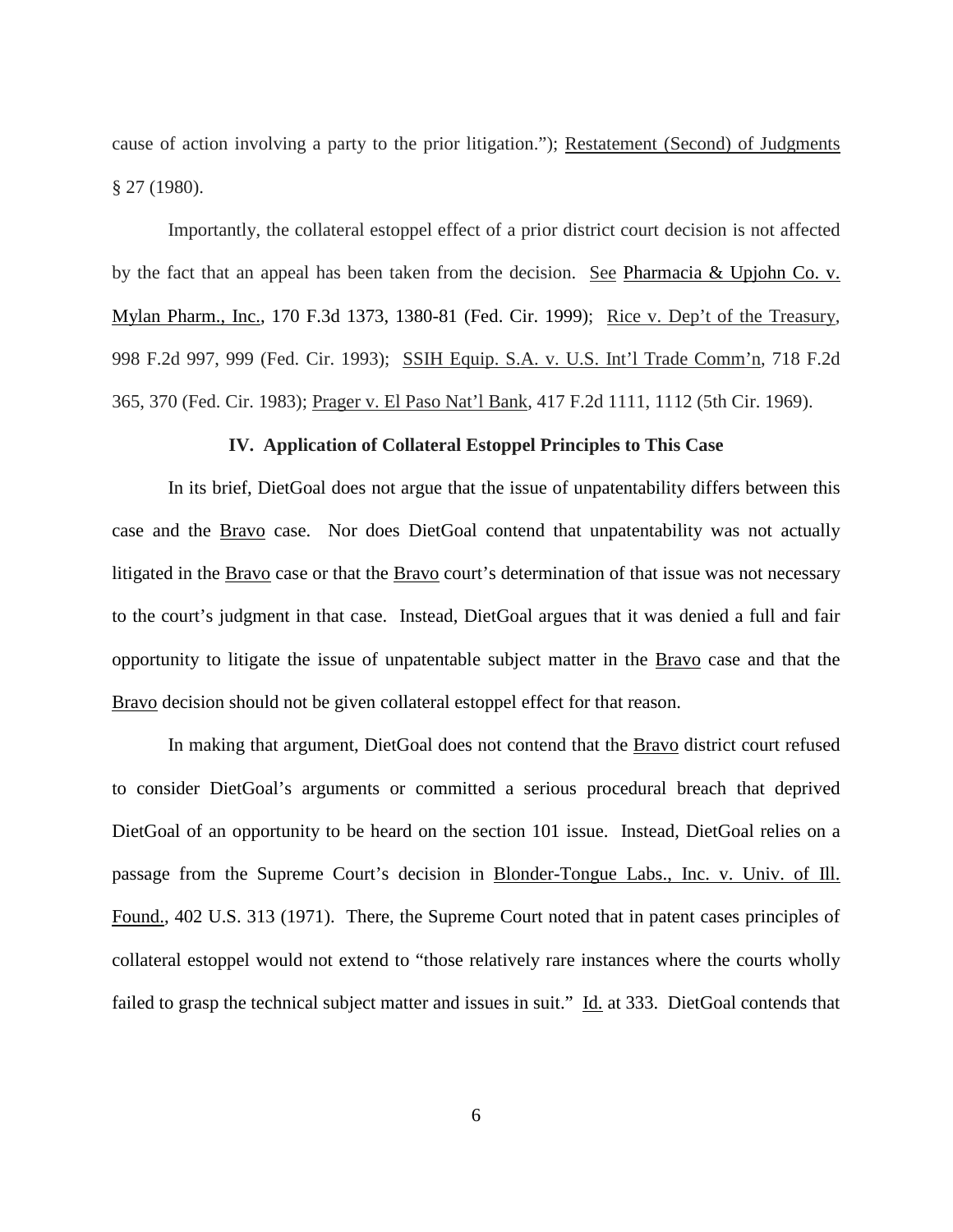this is one of those "rare instances," in that the district judge in the Bravo case "failed to grasp the technical subject matter and issues in suit."

In support of that contention, DietGoal first notes that the district court did not conduct a claim construction. Quoting from the Federal Circuit's decision in Bancorp Servs. L.L.C. v. Sun Life Assur. Co., 687 F.3d 1266, 1273 (Fed. Cir. 2012), the district court stated that "claim construction 'is not an inviolable prerequisite to a validity determination under § 101." Bravo, 2014 WL 3582914, at \*15, and found that claim construction was unnecessary in the case before it because the claims were "sufficiently 'straightforward' that formal claim construction is not necessary to understand their content." Id. The court added that the claims of the '516 patent would be invalid "under any reasonable construction," and that claim construction "would not assist the Court in resolving the § 101 claim of invalidity." Id. Finally, the court observed that even under the claim construction urged by DietGoal—the one adopted in the instant case—"the subject matter claimed in the '516 patent is still impermissibly abstract," id., and that adopting the claim constructions proposed by DietGoal in its Joint Claim Construction submission would not alter the court's invalidity analysis, id. at \*16. The district court's discussion of the claim construction issue thus makes clear that the court was fully aware that in certain cases claim construction can have a bearing on the analysis of invalidity under section 101. This case, the court concluded, was not one of them.

While DietGoal is critical of the Bravo court for not conducting its own claim construction before granting summary judgment of invalidity under section 101, DietGoal has not pointed out with specificity how any disputed claim construction issue would have affected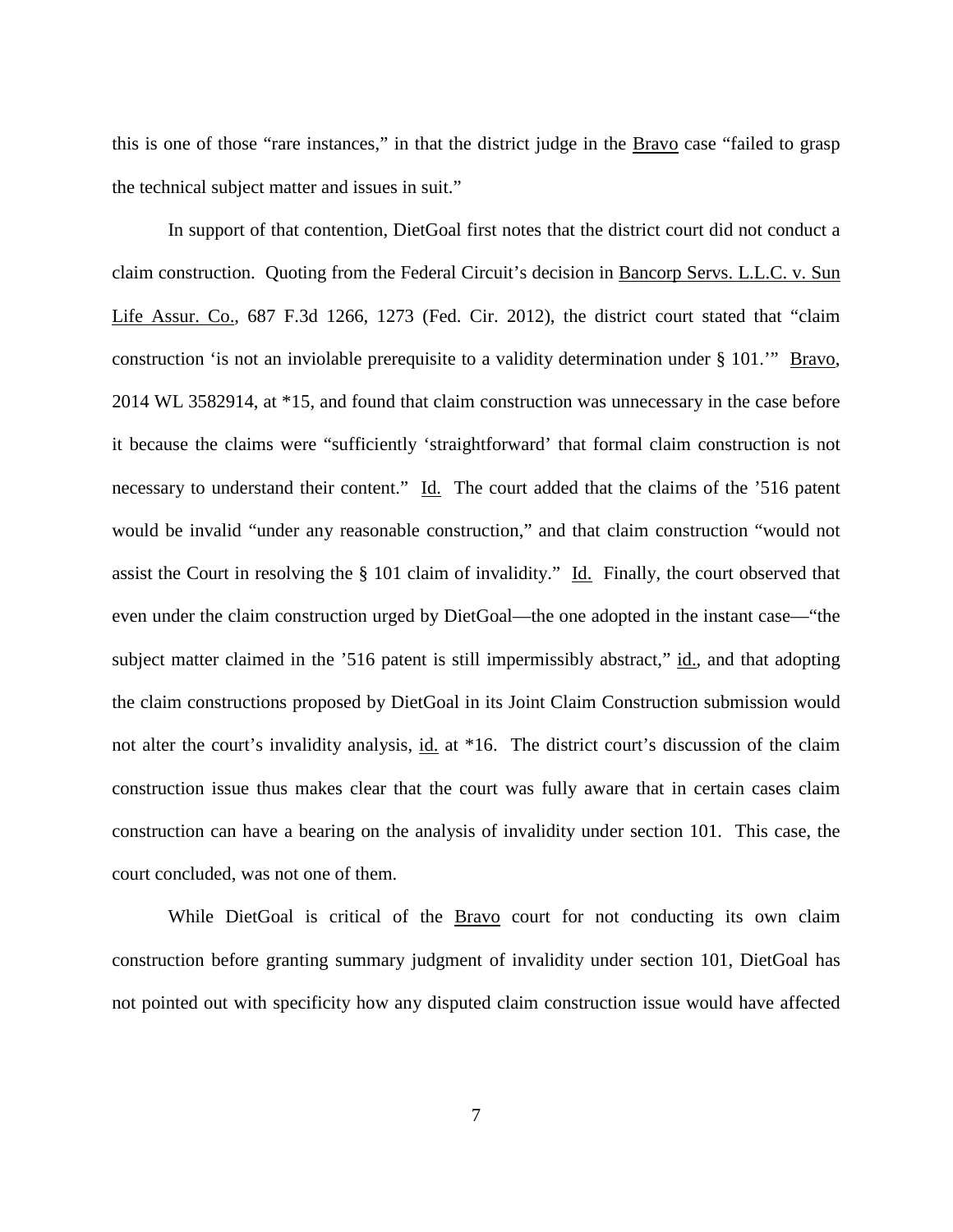the district court's invalidity analysis. The claim construction argument therefore provides no basis for refusing to accord collateral estoppel effect to the **Bravo** court's decision.

DietGoal next sets forth a series of criticisms of the district court's analysis of the '516 patent. First, DietGoal takes the district court to task for not addressing the patent on a claim-byclaim basis. According to DietGoal, that resulted "in the court failing to address several distinct limitations in numerous dependent claims." It is clear, however, that the district court was fully aware of the multiple claims being asserted under the '516 patent; the court simply did not agree with DietGoal that the dependent claims contained limitations that rescued them from invalidity under section 101. Besides quoting the principal system claims (claims 1 and 2) and the principal method claims (claims 12 and 13), the district court specifically adverted to the dependent claims at several points. The court held that the system claims, including the dependent claims, "recite nothing more than 'a handful of generic computer components configured to implement the same [abstract] idea,'" Bravo, 2014 WL 3582914, at \*15, and were therefore invalid. The court likewise held that the method claims were invalid for reciting a patent-ineligible abstract idea or mental process. Id. at \*14.

Second, DietGoal points to the district court's statement that "the '516 Patent claims a process for computerized meal planning; in essence, it recites a computer program that allows the user to create meals from a data base of food objects according to his or her preferences and dietary goals, to change those meals by adding or subtracting food objects, and to view the dietary impact of changes to those meals on a visual display." Bravo, 2014 WL 3582914, at \*10. That description, DietGoal complains, "ignores the 'Picture Menus' limitation of the '516 Patent." The claims of the '516 patent, according to DietGoal, "do not merely require the user to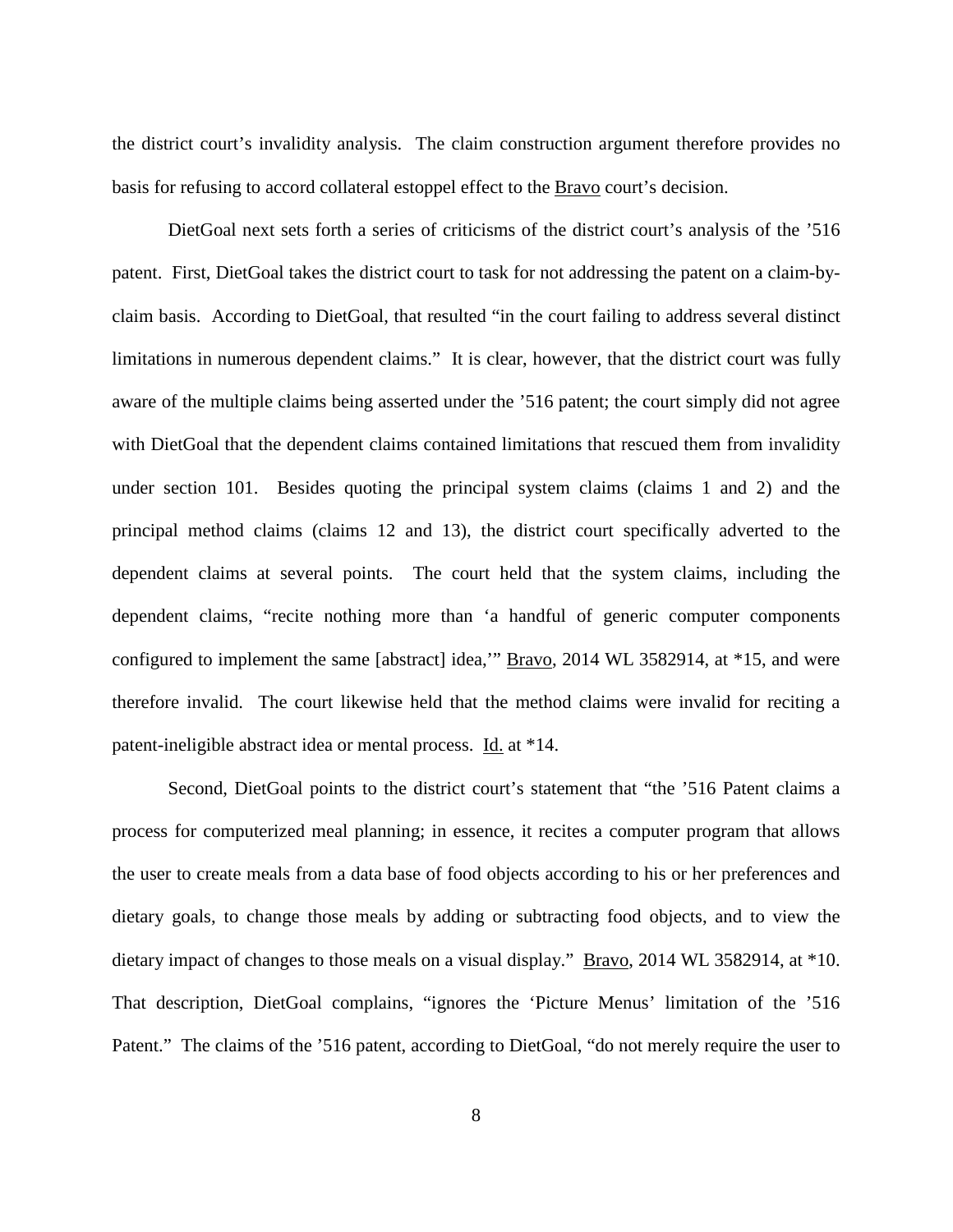'create meals from a database of food objects according to his or her preferences and dietary goals,' as the Bravo court stated, but "require that the user be able to select a meal from the Picture Menus, which displays meals from the Database and, using a Meal Builder, change the content of meals and view the resulting meals' impact on the user's customized eating goals." Dkt. No. 93, at 3.

DietGoal's criticism falls short because the district court made clear that its description of the scope of the claims was not intended to include every limitation, but was a characterization of what the claims recite "in essence." Courts frequently summarize the subject matter of patent claims without including a reference to every limitation. It cannot be inferred from the district court's brief summary of the subject matter of the patent that the court did not understand the various limitations in the claims, particularly in light of the court's quotation of the full text of the independent claims and its more detailed description of the claims at other points in the opinion, see Bravo, 2014 WL 3582914, at \*10, \*11, \*13, \*14-\*15. As for the "Picture Menus" limitation, the district court understood that the claims required that the user be able to "view the dietary impact of changes to [the] meals as a visual display." Id. at \*10. That is a fair characterization of the "Picture Menus" limitation, which requires that the user interface display meals "from the Database that a user can select from to meet customized eating goal [sic]."

 DietGoal further criticizes the Bravo court for characterizing the '516 patent as reciting "nothing more than the abstract concept of selecting meals for the day, according to one's particular dietary goals and food preferences." DietGoal argues that the court's summary is inaccurate, in that the claims do not recite "selecting meals for the day" or doing so "according to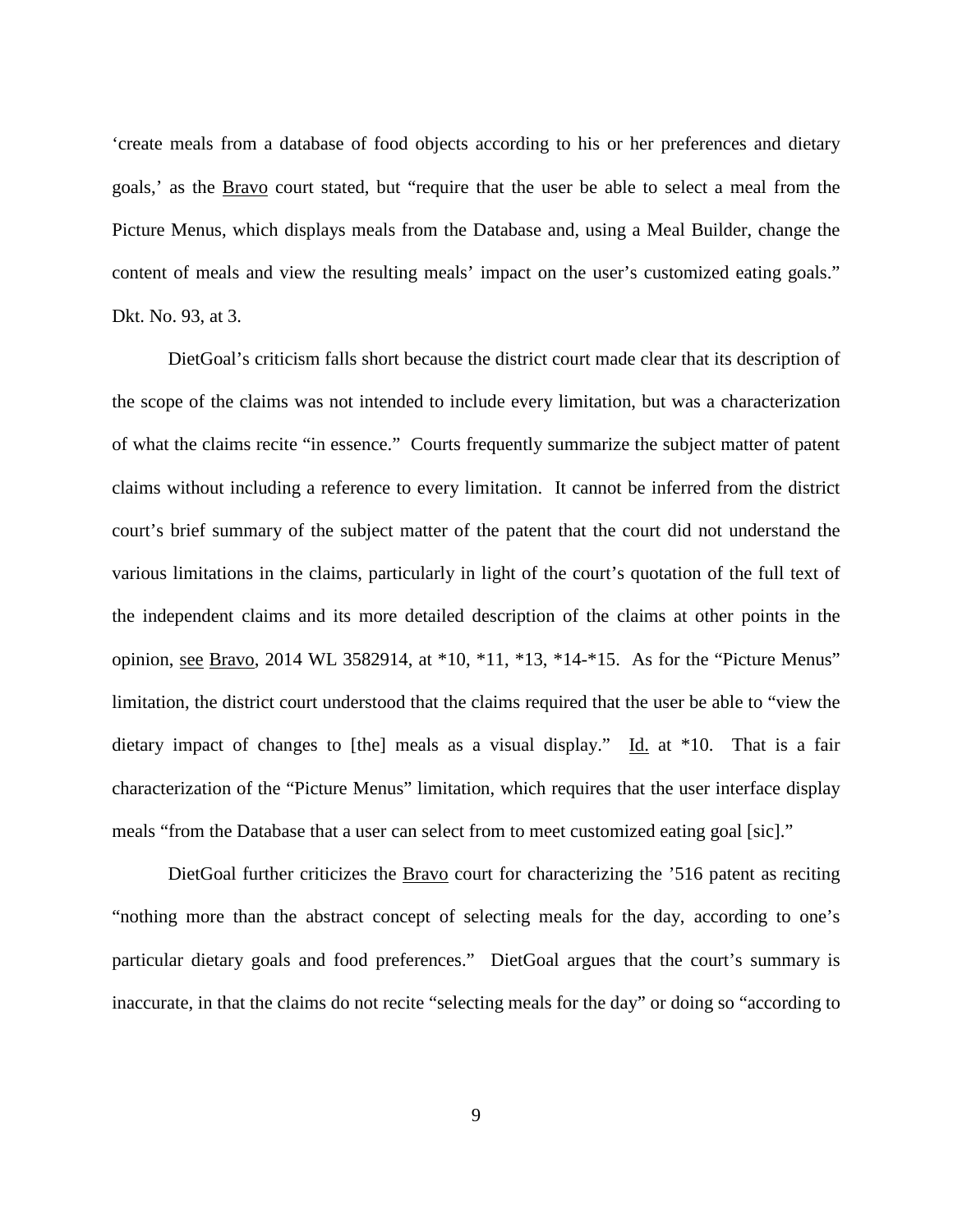one's particular dietary goals and food preferences." Dkt. No. 93, at 3. DietGoal also criticizes the district court's statement that

the '516 Patent claims a computerized method of selecting meals that align with the user's individual preferences and nutritional goals (for example, by planning out dinners for the week that accord with a low-calorie diet) and calculating the dietary impact of the addition or subtraction of certain foods (for example, by determining how many calories you will save by swapping out French fries for broccoli). These are conventional and quotidian tasks. A person can perform them without the aid of any particular or structured method and without the need of any technology.

### Bravo, 2014 WL 3582914, at \*10.

DietGoal objects that the phrases used by the district court to describe the patent are not found in the claims and that the district court cites no evidence in support of its observation that meal planning of the sort recited in the patent is a "conventional and quotidian task[]." Those objections again reflect DietGoal's unhappiness with the district court's choice of language to summarize the general subject matter of the claims. The district court's statements, however, did not purport to describe the patent claims limitation by limitation. Contrary to DietGoal's contention, the court's selection of language to describe the general nature of the claims does not reveal a fundamental misunderstanding on the district court's part of the claims of the '516 patent.

The next point on which DietGoal takes issue with the district court is the district court's conclusion that, although computer-implemented, the claims could be performed in the human mind or by a human using a pen and paper. DietGoal points to several claim limitations that, in its view, cannot be performed in the human mind or with pen and paper, including the Picture Menus limitation in claim 1 and the limitations in other claims requiring interaction between the user and the display on the user interface. Relatedly, DietGoal charges that the **Bravo** court's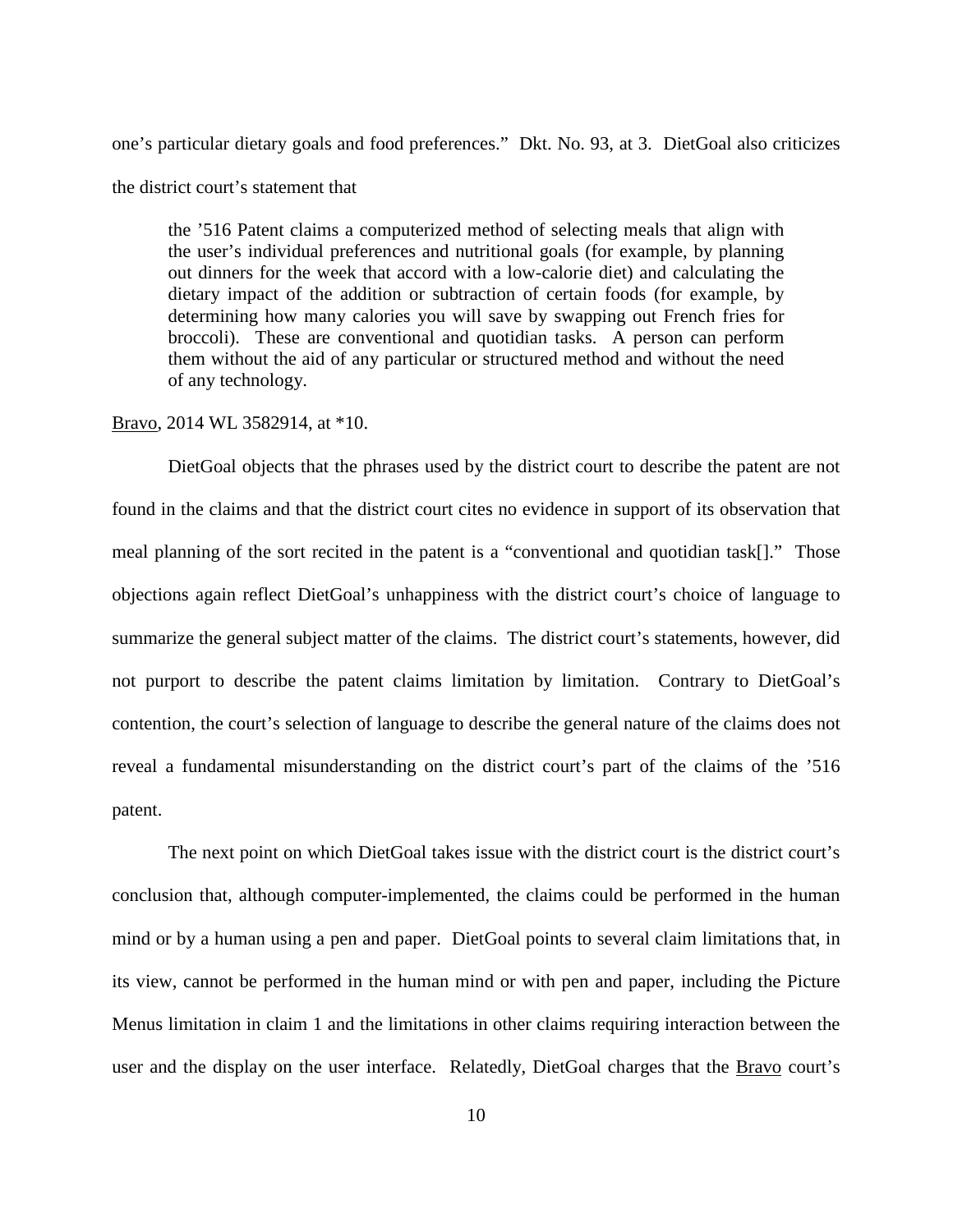"complete failure to comprehend the meaning and scope of the claims of the '516 Patent," Dkt. No. 93, at 5, is illustrated by the court's statement that the Picture Menus limitation "is nothing more than 'post-solution activity that cannot render the process patentable." Bravo, 2014 WL 3582914, at \*14.

DietGoal's criticisms of the district court's decision fall far short of showing that the court "wholly failed to grasp the technical subject matter and issues in suit." Blonder-Tongue, 402 U.S. at 333. The concern expressed by the Supreme Court in Blonder-Tongue was with the highly technical subject matter of some patents that might leave lay judges incapable of understanding the technology. The '516 patent does not present any such challenges; instead, it is a very simple and straightforward patent that uses commonplace language and concepts, as the Bravo court noted.

Even if the statements by the district court reflect an incorrect legal analysis of the '516 patent, the statements pointed to by DietGoal are not sufficient to defeat the application of principles of collateral estoppel in this case. DietGoal's argument, at bottom, is that the district court's decision in the **Bravo** case was wrong. For example, DietGoal's criticism of the district court's characterization of the "Picture Menus" limitation as "post-solution activity" is simply a disagreement with the district court's analysis; it does not reflect a failure "to grasp the technical subject matter and the issues in suit."

The Supreme Court made clear in Blonder-Tongue that the exception to the application of collateral estoppel based on a lack of understanding of the technology by a district court is a narrow one that will rarely be encountered. The Federal Circuit has emphasized just how narrow that category is. In particular, it does not extend to cases in which the essence of the patentee's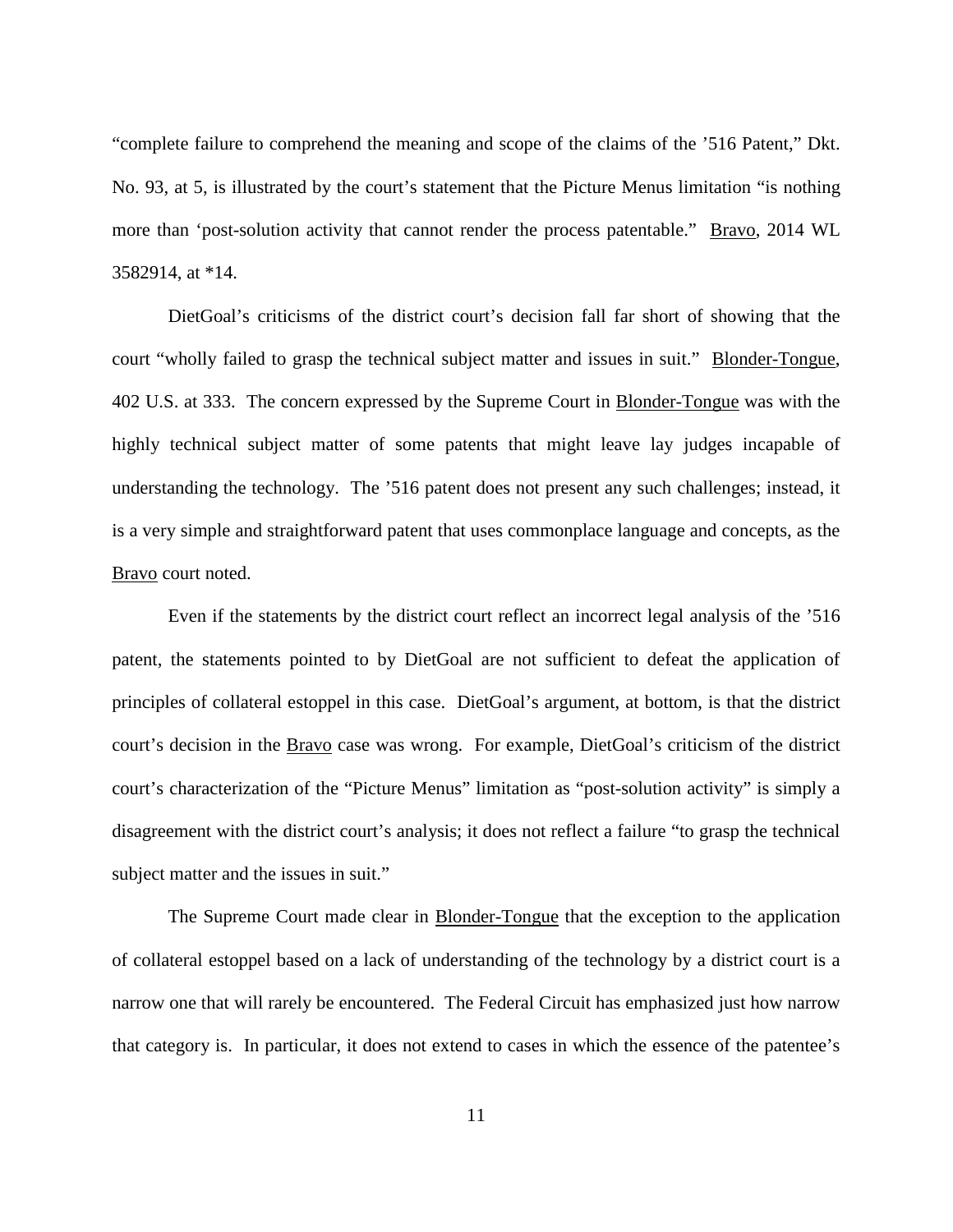objection is simply that the court's analysis of the patent and the issues of invalidity or infringement were erroneous. See Pharmacia & Upjohn Co. v. Mylan Pharm., Inc., 170 F.3d 1373, 1380 (Fed. Cir. 1999) (the inquiry into whether the plaintiff was afforded a full opportunity to litigate is "quite narrow" and does not consider "whether the prior finding of invalidity was correct"); Mississippi Chem. Corp. v. Swift Agric. Chems. Corp., 717 F.2d 1374, 1378-79 (Fed. Cir. 1983); Stevenson v. Sears, Roebuck & Co., 713 F.2d 705, 709 (Fed. Cir. 1983) ("[A]n inappropriate inquiry is whether the prior finding of invalidity was correct; instead, the court is only to decide whether the patentee had a full and fair opportunity to litigate the validity of his patent in the prior unsuccessful suit."); Westwood Chem., Inc. v. United States, 525 F.2d 1367, 1375 (Ct. Cl. 1975) ("[T]he correctness of the earlier decision is not an issue and is not a prerequisite to the application of [collateral] estoppel."). DietGoal does not argue that the Bravo decision is distinguishable from this case or that the claims asserted in this case would not be covered by ruling of the district court in the Bravo case. Nor has DietGoal pointed to any procedural flaw in the proceedings before the district court in the Bravo case that would justify denying collateral estoppel effect to the judgment in that case.

## **V. Disposition**

 DietGoal argues that instead of granting judgment for the defendants based on collateral estoppel, the Court should stay this case pending the disposition of the appeal in the Bravo case. DietGoal points out that if the district court's decision in Bravo is reversed, the Court could simply vacate the stay in this case, deny the section 101 motion, and resume work on the case. Of course, the same scenario would likely play out if the Court granted judgment in this case based on collateral estoppel: If DietGoal chose to appeal in this case, and the Bravo case were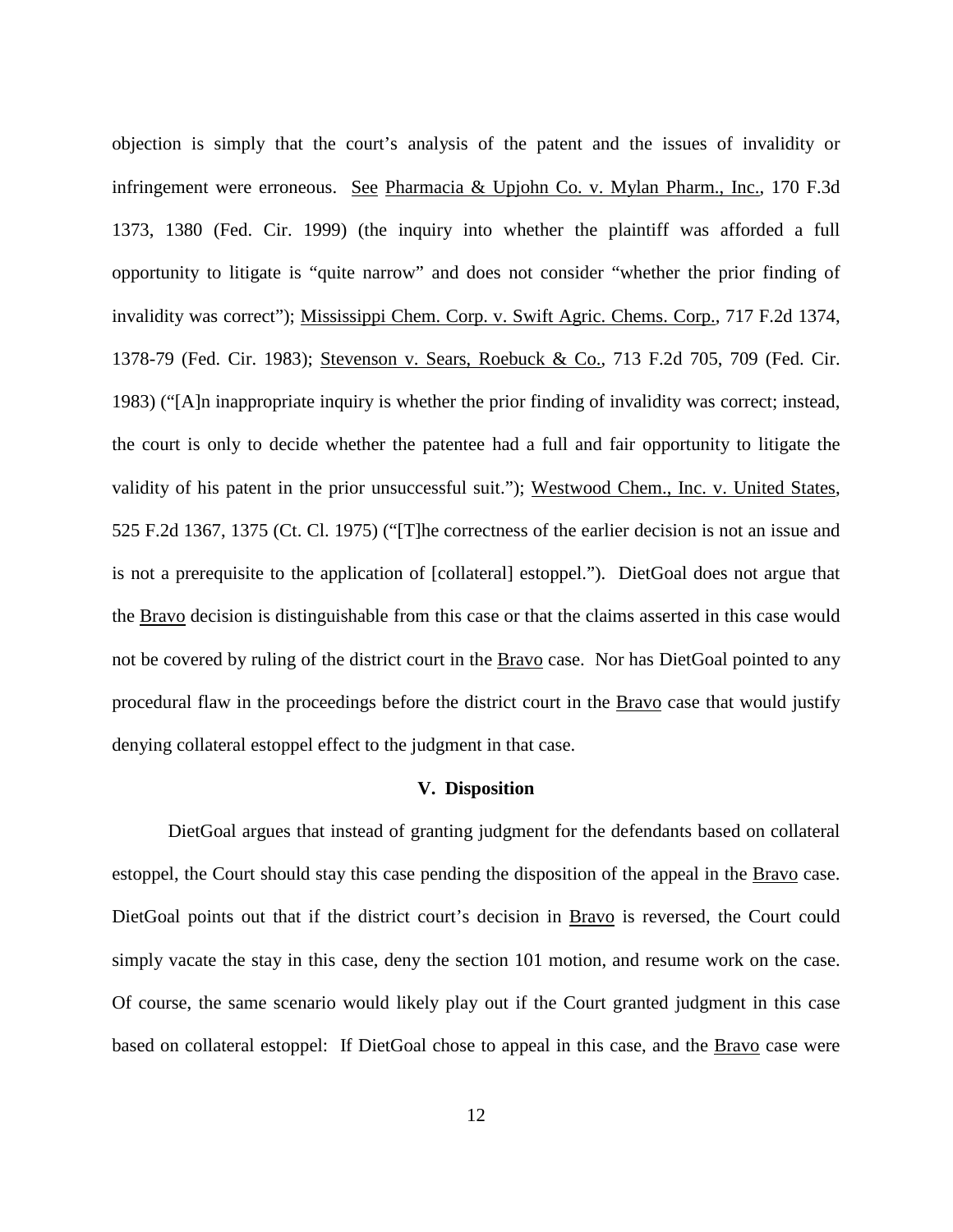reversed by the Federal Circuit, the predicate for the Court's collateral estoppel ruling would disappear and this Court's judgment would presumably be reversed.

There is one difference, however, between a stay and a grant of judgment based on collateral estoppel: If this Court grants judgment based on collateral estoppel and DietGoal appeals, the defendants would have the right to argue to the Federal Circuit that the decision in this case should be affirmed even if the circuit court reverses the decision in Bravo. While the collateral estoppel basis for the judgment would not survive a reversal in Bravo, the defendants might choose to defend the judgment in their favor not only based on collateral estoppel, but on the merits as well. In so doing, they might elect to make arguments different from those made by the defendant in the **Bravo** case, without the potential obstacle of a prior circuit court decision on the section 101 issue. If this Court were to stay the proceedings in this case pending the appeal in Bravo, the defendants would not have that opportunity. Instead, the defendants would be involuntary spectators to the Bravo appeal with, at best, limited participation as amicus curiae. The Court is not disposed to deprive the defendants of the opportunity to argue the merits of their preferred arguments as to the section 101 issue to the Federal Circuit, rather than relying entirely on the defendant in the Bravo case to make those arguments for them.

There is another consideration in play here as well. This case has been pending for nearly two years. There has been a court-initiated stay in place for the last several months. There is an interest in bringing litigation to a close when the law permits that result. Here, although the judgment will be subject to a condition subsequent depending on the disposition of the Bravo case on appeal, the Court is persuaded that the defendants are legally entitled to have